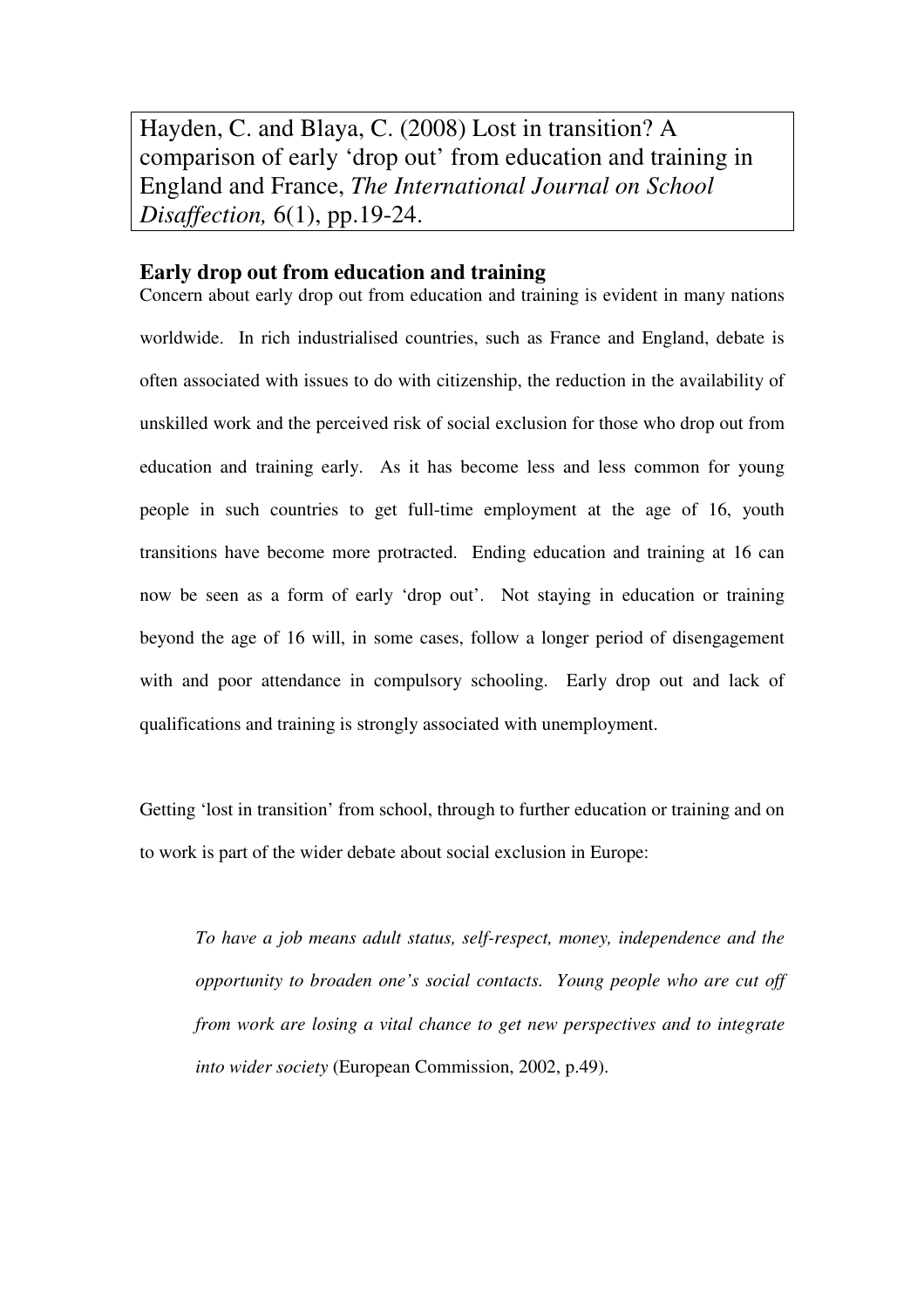Being employed and contributing to society is the goal of most political and policy debate about early drop out in both England and France, as are concerns about acquiring particular standards in terms of qualifications. This debate is further underpinned by a myriad of concerns that range from the desire to reduce early parenthood, drug misuse, criminal and anti-social behaviour. The associations between these issues and early drop out from education and training have helped to foster a belief that reducing this early drop out can contribute to the reduction of these problems too.

# **'Without qualifications' or 'NEET'**

The English use of acronyms and monitoring systems is immediately apparent when trying to identify and compare information about early drop out with that available from the French system. The current English concept is 'NEET', that is Not in Employment, Education or Training after the end of compulsory education (age 16). In France the groups that would be included in the 'NEET' population in England are not put together as a single group. The focus in France is on young people who are 'without qualifications', particularly those traditional academic qualifications associated with the end of compulsory schooling at age 16. The status of being 'without qualifications' is defined by the French Ministry of Education as those young people who leave school early without qualifications (at least a year before the end of compulsory schooling) or without taking or passing their examinations. Interestingly, young people who leave school without qualifications but find an apprenticeship or some form of training are still considered to be 'without qualifications' in France, illustrating the ideal of formal academic standards for all (the *Brevet de Colleges*).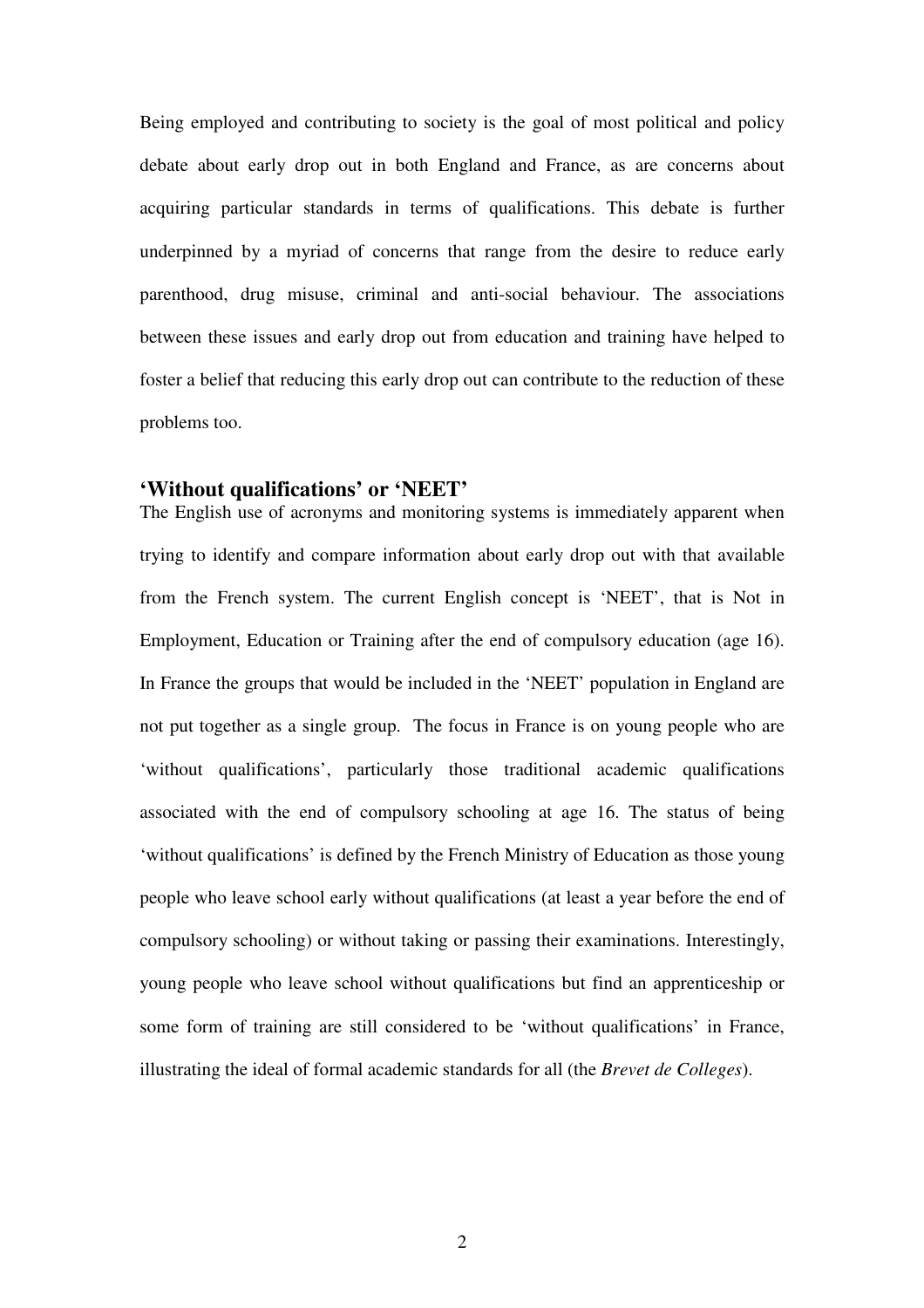The concept of 'NEET' is wider and the groups included are more varied. 'NEETs' have been variously characterised by researchers as: young people in a temporary transitional phase (including people between courses or employment, travelling and gap year students and so on); there are those who have made a conscious decision to be NEET (including those looking after young children or other relatives) and a more problematic group who have complex circumstances and needs (including homeless and looked after young people, young offenders and those with mental health and substance misuse problems and so on) (Yates and Payne, 2006). It is obvious that these diverse groups have different needs for support and provision and it may not be either possible, or desirable, for all of them to be in employment, education or training. Yates and Payne (2008) argue that the diversity of groups that make up the NEET population has been lost in the way that the concept is so often used to summarise a series of negative situations and connotations, associated with disadvantage, as well as low levels of aspiration and motivation. In contrast, 'without qualifications' is a description of the situation of a group of young people in France, many of whom would be 'NEET' post 16, using the English concept. The difficulties in direct comparison between these groups should be noted though: for example, 'without qualifications' does not necessarily include some of those regarded as 'NEET' in England; such as young people in a temporary transitional phase and young carers (all of whom may or may not have formal qualifications). Further, those in France who are in apprenticeships and training post 16 would not be considered 'NEET' in England.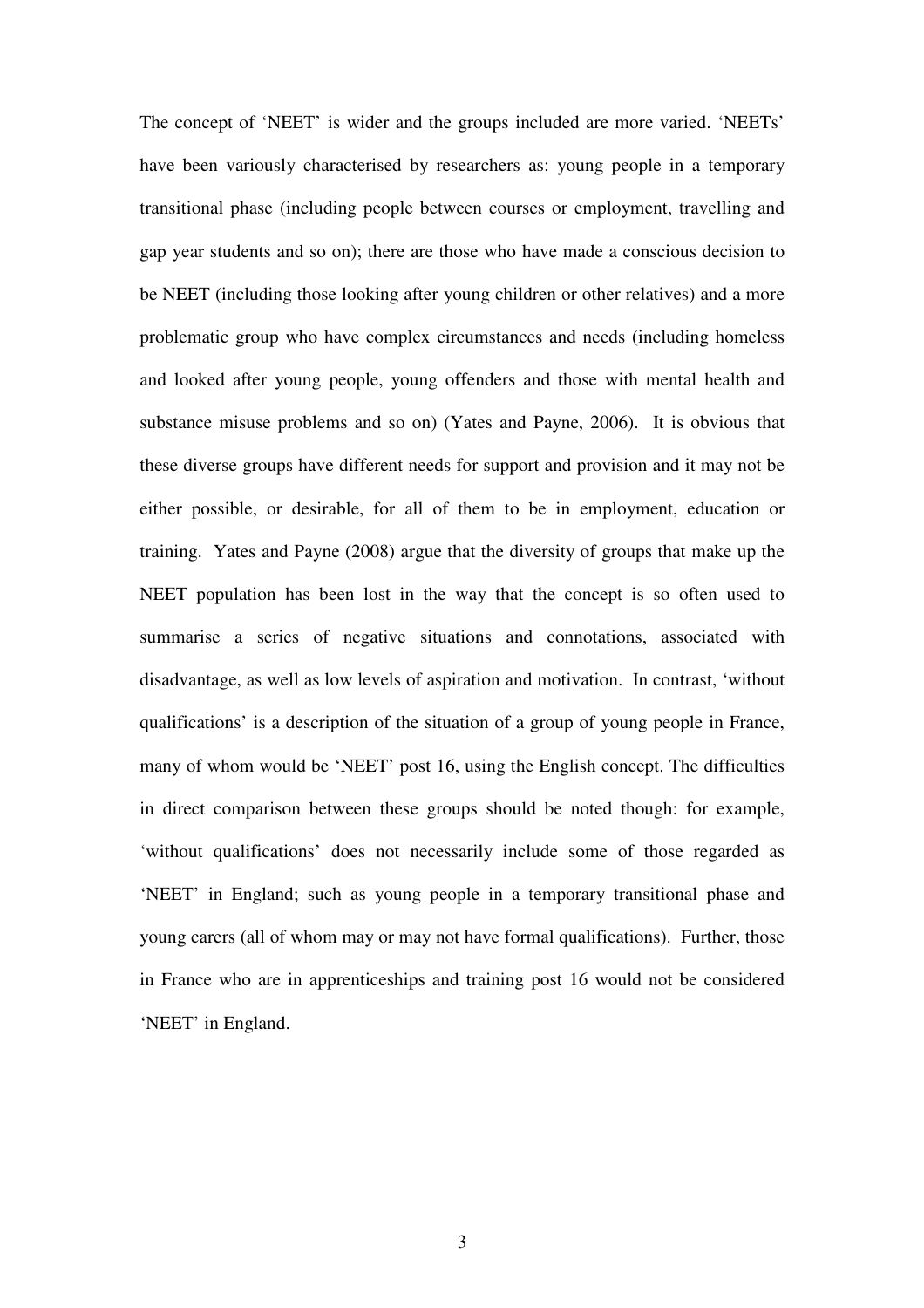# **Participation and achievement in England and France**

| <b>Indicator</b>              | <b>England</b>                   | France                                                |
|-------------------------------|----------------------------------|-------------------------------------------------------|
|                               | (% of the school population)     | (% of the school population)                          |
| <b>Leaving qualifications</b> | GCSE or equivalent:              | Brevet des colleges                                   |
| (typically at age 16)         | $5A*-C$<br>62%                   | Pass: 79%                                             |
|                               | 97.3%<br>Any passes              | Fail or exam not taken:                               |
|                               | 2.7%<br>No passes                | 21%                                                   |
| <b>Pupil absence rate</b>     | Authorised: 6.5%                 | Authorised: not available                             |
|                               | Not-authorised: $1\%$            | nationally                                            |
|                               | (as a proportion of all possible | Not authorised: $6.5\%$                               |
|                               | school registrations nationally) | (4 half days or more a month in<br>secondary schools) |
| <b>Exclusion from school</b>  | Permanent: 0.12%                 | Not available nationally                              |
|                               | Fixed period: 5.6%               |                                                       |
|                               |                                  |                                                       |
| 'NEET' or 'No                 | Around 10% 'NEET'                | Around 8% 'no                                         |
| qualifications'               |                                  | qualifications'                                       |

**Participation and achievement in compulsory education in England and France (to age 16) in 2006/2007**

England statistics see: http://www.dfes.gov.uk/rsgateway/ France statistics see: http://www.education.gouv.fr

Meaningful comparative data is notoriously difficult to obtain. It is often in the meaning and detail of how data is collected, categorised and made available (or not) that some real insights into other countries and cultures are possible. The pass/fail nature of the French school system means that youth transitions can be very circumscribed at an early age. In England there is a great deal of 'fine tuning' in terms of numbers and grades of qualifications at age 16, with an emphasis on trying to ensure that the great majority leave with some qualifications. In general there is more monitoring data available at the national level in England in comparison with France.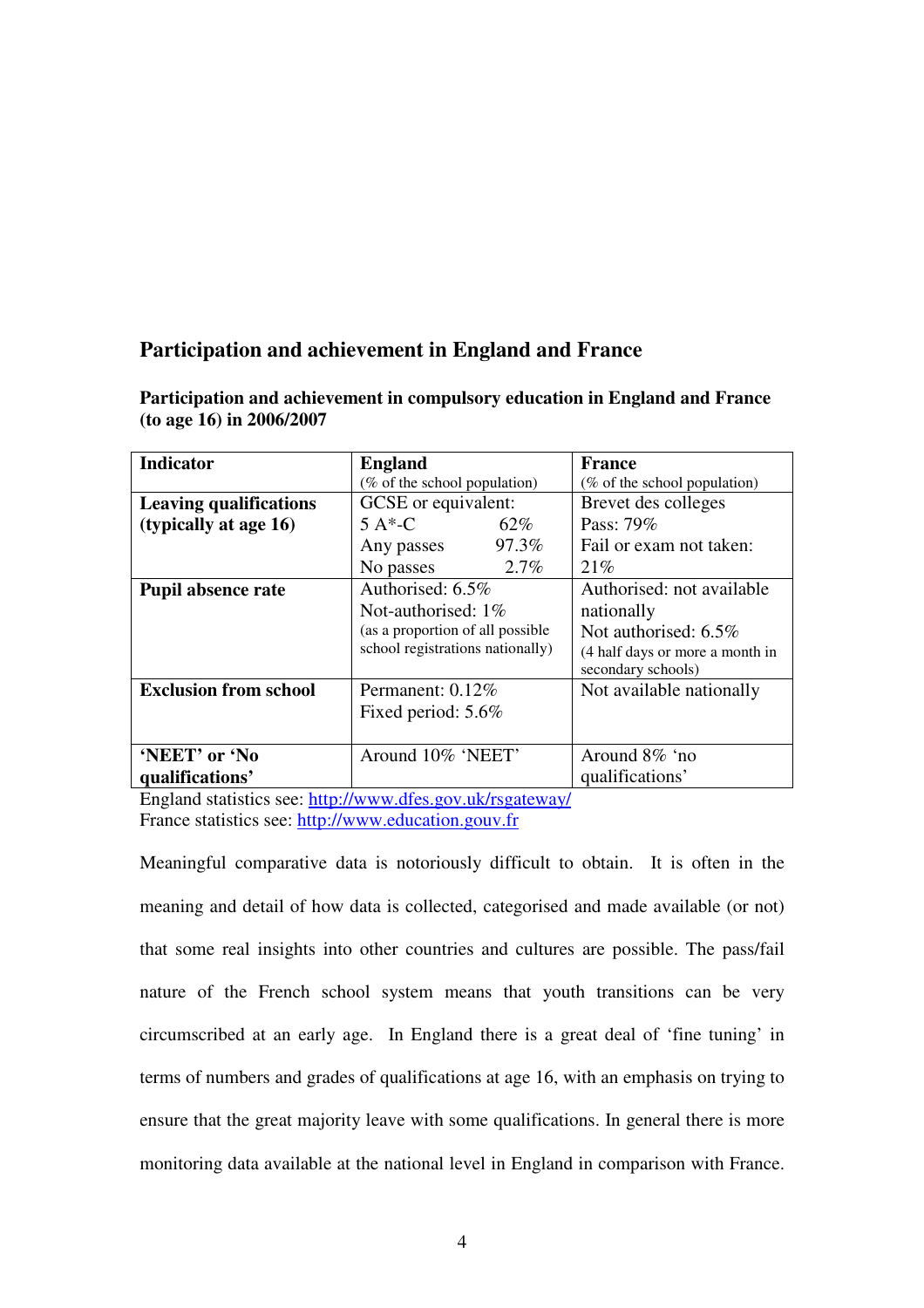For example, authorised absence or exclusion from school is not available at the national level in France, although both issues are recognised to be a problem and local data and evidence from research helps to monitor these issues (Blaya, 2008). In terms of the concerns of this paper it would seem that there is a significant minority (8-10%) of young people in England and France who do not have the qualifications or wherewithal needed to obtain further education, training or work after leaving compulsory schooling. In both countries this situation is disproportionately associated with existing social disadvantage and specific ethnic groups (Felouzis, Liot and Perroton, 2005; DfES, 2006). It should be noted that in relation to ethnicity there is no national monitoring data in France, as this is against the law**.** In contrast monitoring by ethnicity is a requirement in England.

# **Policy response**

A range of initiatives in France and England have for some time focussed on the young people who are the subject of this paper. In France there is a strong focus on individualised coaching (such as, the TRACE programme, from 1998) curricula and training (such as, the *Nouvelles Chances* programme, 1999). The *Nouvelles Chances* programme is offered to 18-30 year olds. A Junior Apprenticeship programme was started in 2006. Junior Apprenticeships are available to 14 and 15 year olds, with a focus on narrowing the gap between education and industry, motivating young people and getting them into the labour market early. This focus on special programmes and initiatives is equally apparent in England. In particular the emphasis on more individualised learning and options, changing curricular and the planned expansion of apprenticeships. Furthermore Diplomas for 14-19 year olds will be introduced from September 2008, starting with five Diplomas and increasing to 17 by 2011. The DCSF (2008, para 1) describes the Diploma idea in the following way: '*The Diploma*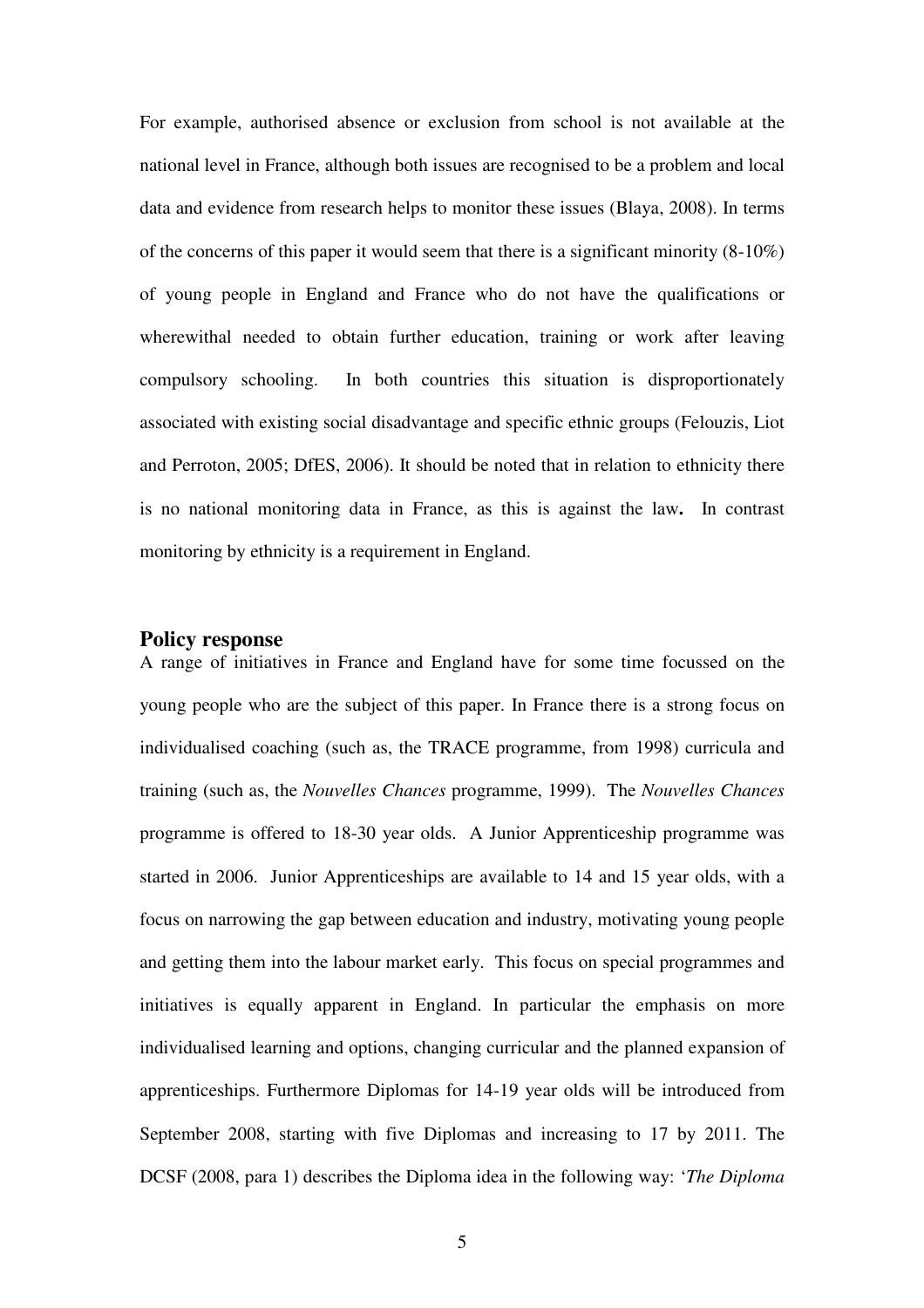*is the perfect way to explore your options. It's a new qualification for 14 to 19 year olds and offers a mix of classroom learning and hands-on experience - all designed to prepare you for wherever you want to go in life*.' A key difference in France is the complexity of administrative structures involved in programmes. Those who are 'lost in transition' may in part be in this situation due to the complexity of access to services (*mille feuilles effect*); with the ministry of education, ministry of cities, regions, departments, municipalities (ie the cities) all involved in addressing these issues. Also, in France there is a relative lack of research and monitoring on the effects of special programmes and initiatives (Debarbieux, 2008).

In England the 'Connexions' service typifies an individualised approach to young people in need of support. Connexions was piloted in selected areas in the late 1990s and then phased in nationwide from 2001. The service is in the process of being incorporated into Children's Departments, at the time of writing. Connexions aims to be an integrated support service consisting of personal advisors from a number of agencies involved in addressing the needs of young people (Careers, Social, Youth and Probation services) as part of the same service. Another approach is the Educational Maintenance Allowance (EMA), paid directly to young people, as an explicit attempt to encourage young people from low income households to stay on in education beyond the age of 16. EMAs were piloted in the late 1990s and have been available nationally since 2004. The payment of this allowance (£30 a week) is related to household income and reduces as household income rises to a ceiling of £30,000. Five bonus payments may also be paid to young people over a two year period (for good attendance and achievement). Whilst both initiatives can claim some successes, neither has really changed the ongoing proportion of young people who are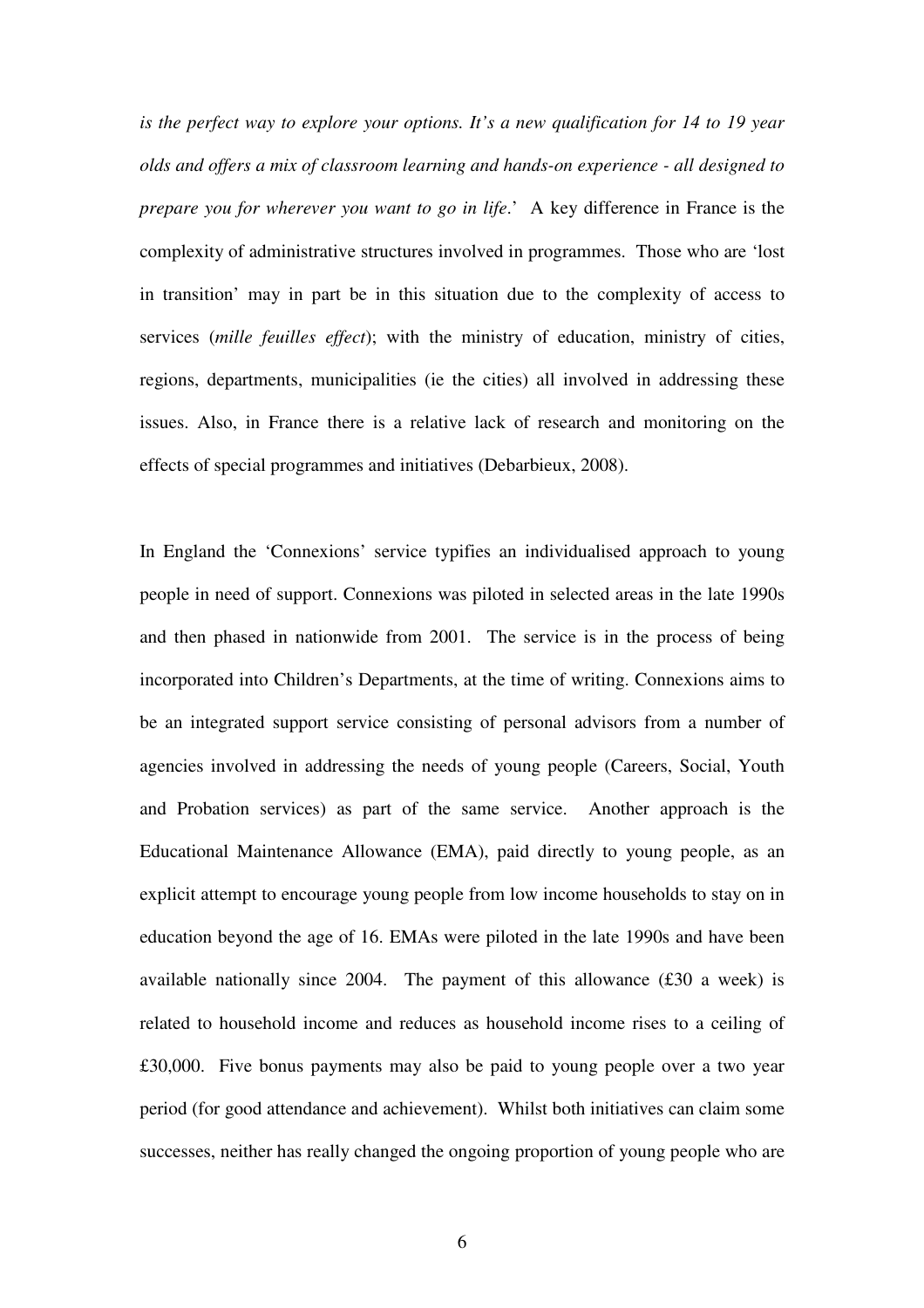NEET. For example, one evaluation of EMA pilots indicates that whilst EMAs increased post -16 education participation, they did not attract people already in the NEET group (Maguire and Rennison, 2008).

It could be argued that following a period of support and inducement of young people to participate in education and training post 16, England is now moving towards a period of enforcement. Current proposals in England will increase the age at which young people can leave education and training to 17 then 18 years, with a requirement to participate. This requirement to participate will be enforced by an Attendance Order, if a young person who drops out of education or training does not take up other offers. A breach of this order may be civil or criminal (DCSF, 2007). Meanwhile in France the main focus is to provide young people with the basic education and training so that nobody is left behind (*Ne laisser personne au bord du chemin*). Enforcement is not part of developments for young people over 16. The emphasis for those over 16 is on trying to propose more individual training schemes and wider partnership with the communities and businesses to adapt and better prepare young people for their future integration into society and the world of work (*Ministère de l'Education*, 2005).

#### **Comparing explanation and debate**

In England as in France the official discourse focuses on raising expectations and participation; reducing social exclusion; education, training and employment as a solution to various social ills – including anti-social behaviour and criminal behaviour, international competition and a changing world and so on. Work is seen as the way out of poverty, so that young parenthood, illness or disability become issues that require specific support or initiatives to enable people to participate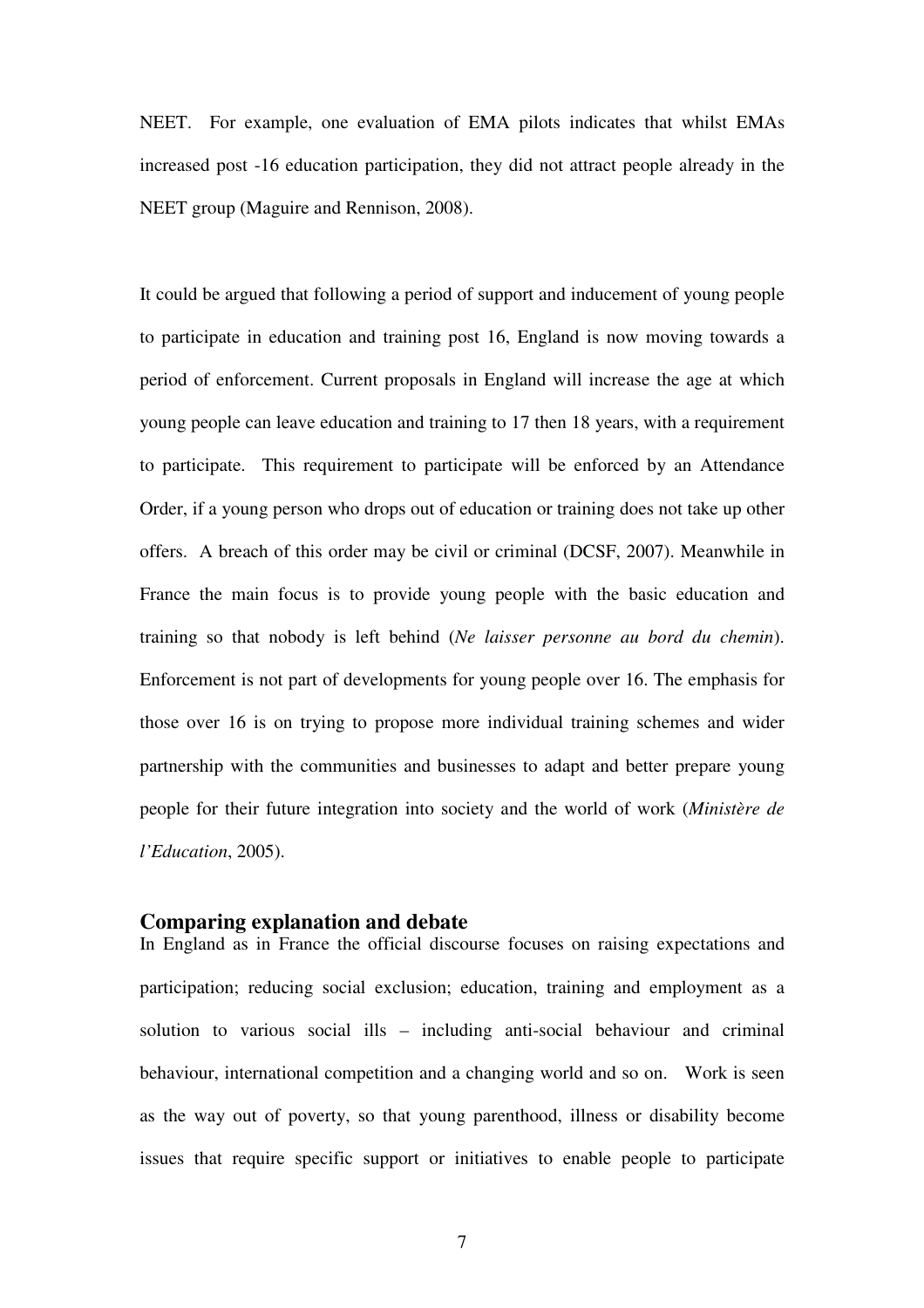through education, training or employment (see DCSF, 2007; *Journal Officiel* 31<sup>st</sup> of March 2006, law n° 2006-396).

In both countries there is a strong emphasis on raising the level of achievement and qualifications for all. There have been improvements in the proportion of young people passing exams at age 16, as well as increased participation in higher education in recent decades. However, despite these improvements there is scepticism in popular discourse about their value; both in terms of quality issues (the qualifications themselves), as well as in relation to whether they translate into access to employment commensurate with the qualifications gained. There is a strong relationship between socio-economic disadvantage and educational disadvantage; and, associations between both and anti-social or criminal behaviour. Here problems manifest themselves differently. In France social unrest and riots (as in 2005) have been apparent in the *banlieue* (literally 'the suburbs, often used to refer to areas of social housing). In England the concept of 'anti-social behaviour' has been more broadly associated with concerns about the behaviour of young people in general, particularly in relation to their behaviour in public space, although there is also a clear association and concentration of these concerns in relation to areas of social housing and relative deprivation. Taken together these issues have increasingly helped to highlight those young people who are not participating and achieving in education, training and employment as a social (as much as an educational) problem. These associations have helped to pathologize some young people and defined them by what they not or the type of qualifications they do not have.

Research evidence on the issue varies by discipline. Educationalists in England tend to focus very much on curriculum, teaching and learning issues and providing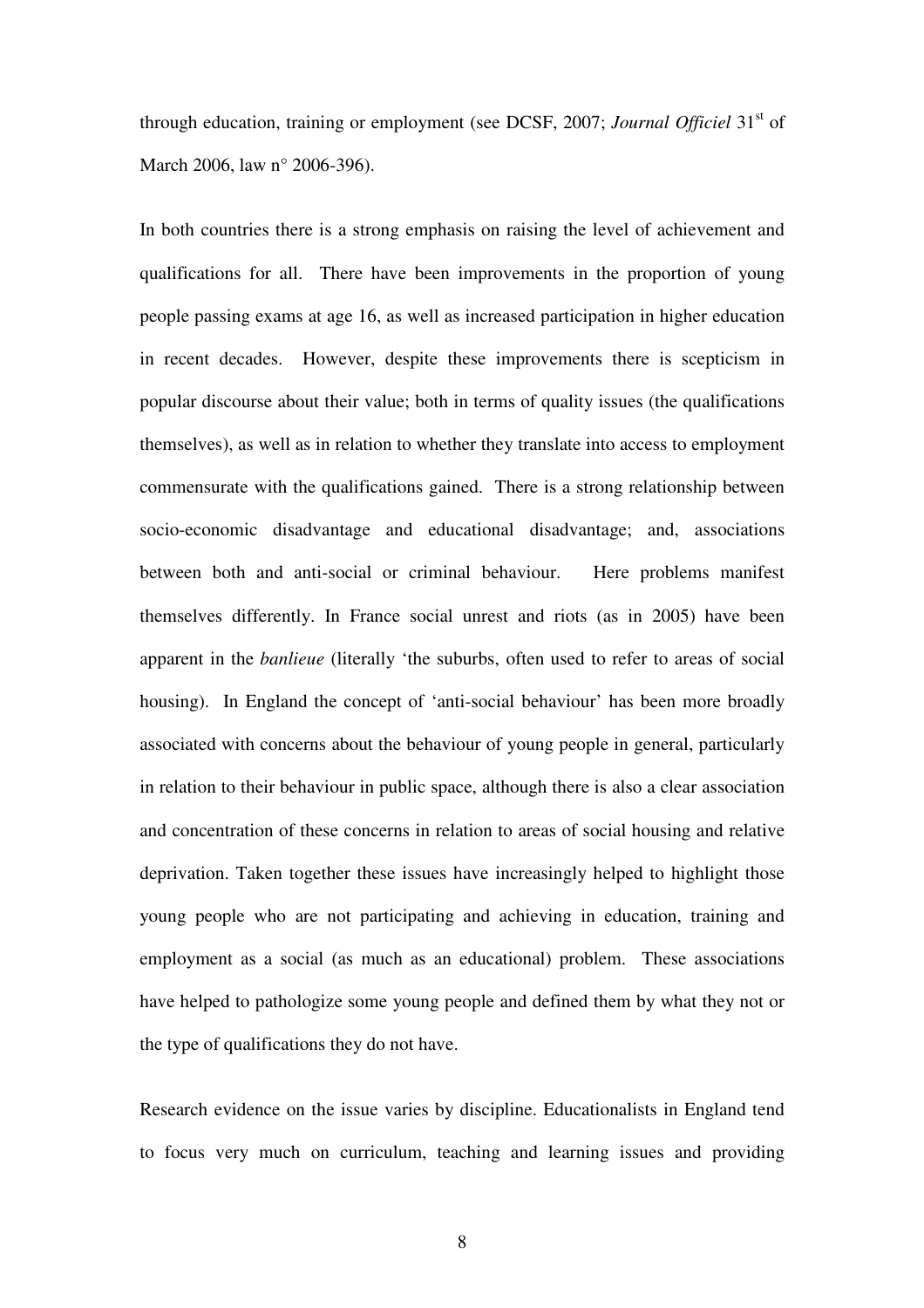appropriate routes and options for all young people (DCSF, 2007). The latest Education Act in France (*Ministère de l'Education*, 2005) puts the emphasis on grammar and literacy and vocational courses or apprenticeships for those who are not considered to be academic (*Ministère de l'Education*, 2006). The focus in France is on young people's motivation and responsibility as learners, as well as teachers' skills and authority. Ongoing concern about unauthorised absence and exclusion continues in both England and France, with a great deal of monitoring data and research being available in England but with a lack of available national data in France. In the discipline of Criminology there is a great deal of debate about the importance of education and training within the risk factors paradigm in England, a perspective that is not so popular in France. Other social research in both France and England focuses more on structural issues such as increasing inequality. Individual agency is debated in both countries; particularly in relation to the extent to which young people often seen as 'disaffected' actually share mainstream norms and values but live in socioeconomic circumstances that make it very difficult to escape their situation. Debates about the increasing gap in social skills ('soft skills') and broader concerns about childhood and the family in England are also in evidence.

In England, there is growing emphasis on providing different 'routes' into adulthood through education and training. There is more flexibility in the system. However, for the less motivated it is still hard to find your way through the maze of different qualifications, despite a dedicated service called 'Connexions'. In France, despite the whole spate of measures and services that have been offered to children or families, the complexity of access makes it very difficult to understand and benefit from them. Moreover all these measures and specifically the apprenticeships have been difficult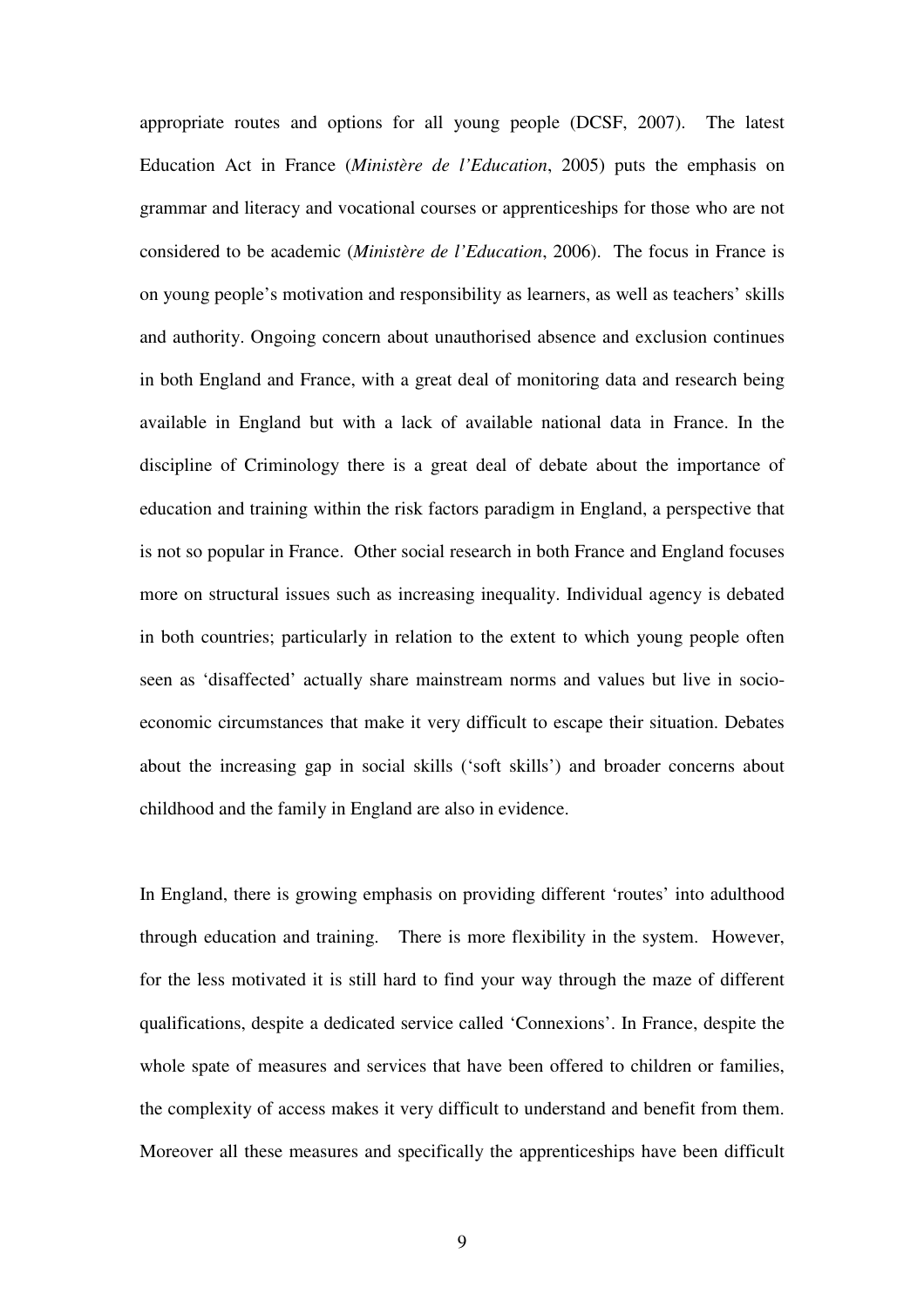to implement despite financial incentives from the State. Problems in relationships and links with schools are part of the problem. Moreover, many companies do not want to be part of the training of some young people, largely due to issues of behaviour and social skills. In other words the neediest young people in both England and France have not been reached successfully by existing initiatives.

### **Conclusions**

It is argued that the social control function of education and training is becoming increasingly explicit in both countries. Education and training could be seen as a form of custody for young people, with enforced participation post 16 planned in the near future in England. Enforced participation post 16 is not currently planned in France, although secondary schools are legally supposed to be under an obligation to follow up and offer help (including the chance to go back and repeat a year) to any child who leaves school without qualifications.

England and France share much in common in terms of the social patterning of which young people are likely to become 'lost in transition', with social class and ethnicity remaining powerful predictors. Responses to the problem are similar, as in the growth of individualised support and plans to increase apprenticeships. However, France still places more emphasis on 'insertion' into the mainstream of ideas, rather than choice and different pathways and routes, as in England. There are powerful political and social incentives to address the needs of these young people, whatever the political stance taken. Let's hope these incentives mean that those 'lost in transition' will reduce, in a way that respects individual choice, through the various initiatives ongoing and planned in both France and England.